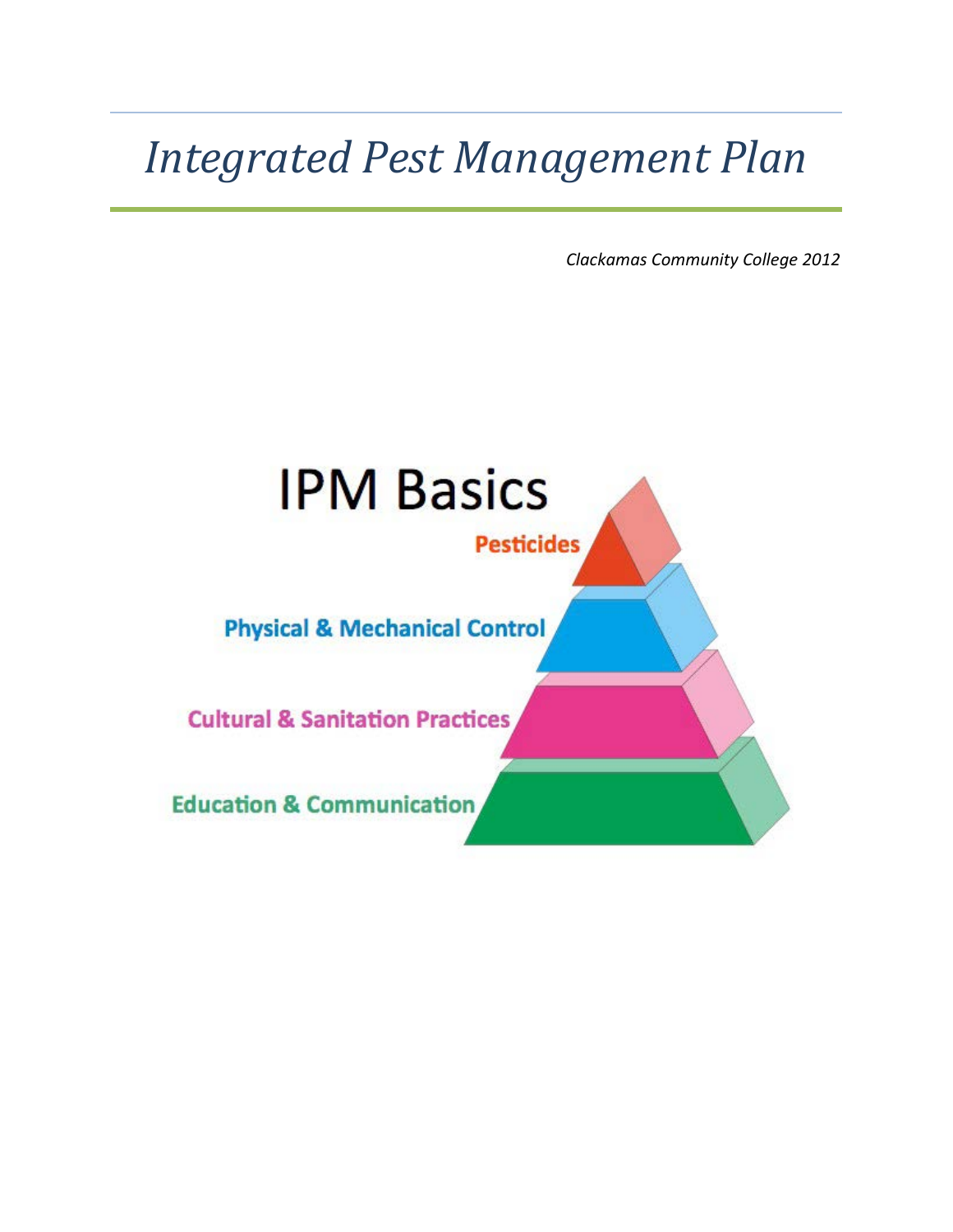# Table of Contents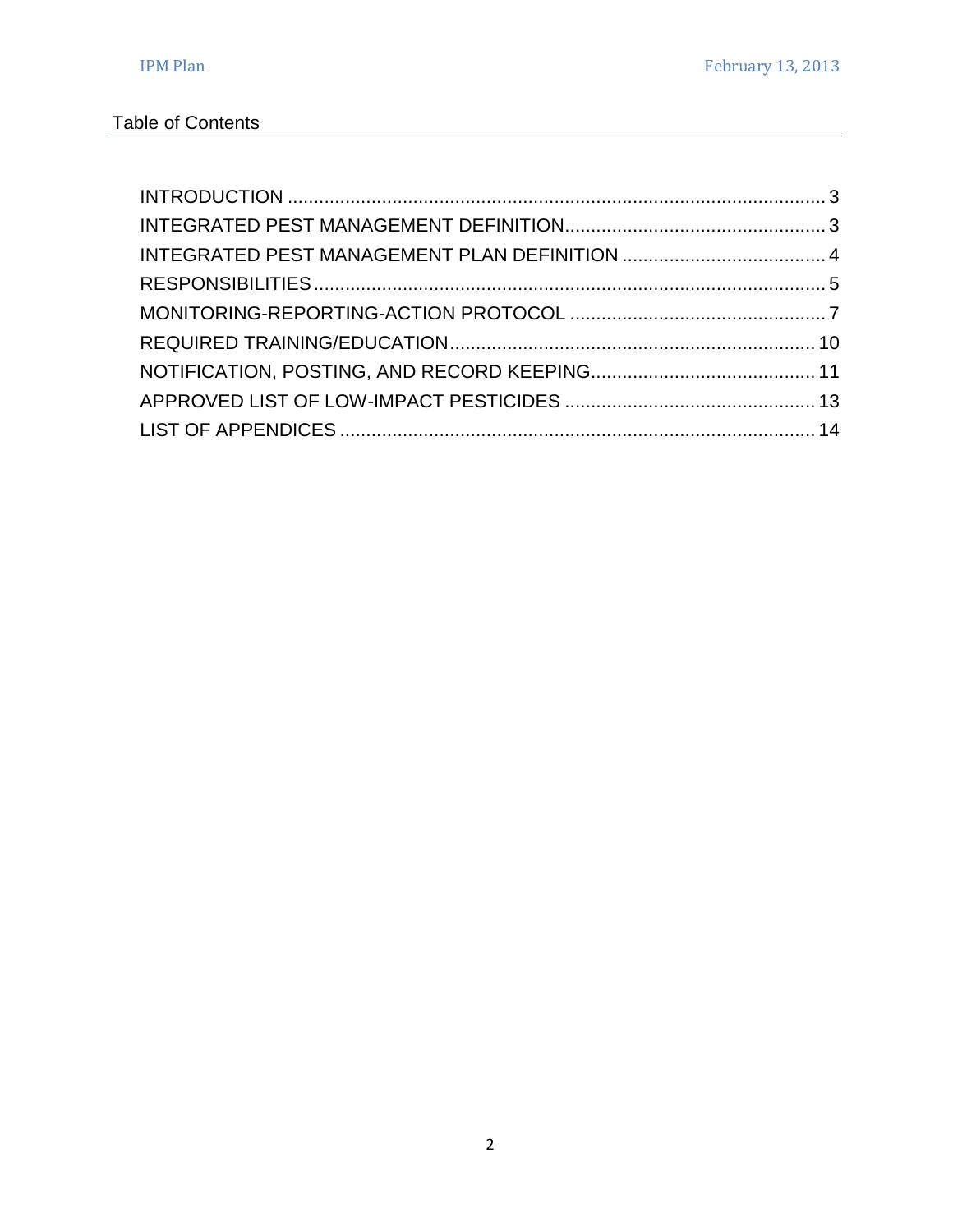## <span id="page-2-0"></span>**INTRODUCTION**

Structural and landscape pests can pose significant problems in schools. Pests such as mice and cockroaches can trigger asthma. Mice and rats are vectors of disease. Many people are allergic to yellow jacket stings. The pesticides used to remediate these and other pests can also pose health risks to people, animals, and the environment. These same pesticides may pose special health risks to children due in large part to their still developing organ systems. Because the health and safety of students and staff is our first priority – and a prerequisite to learning – it is the policy of Clackamas Community College to approach pest management with the least possible risk to students and staff. In addition, Senate Bill 637 requires all school districts to implement integrated pest management in their schools. For this reason, the College adopts this integrated pest management plan through board policy EBB, for use on its campuses.

## <span id="page-2-1"></span>**INTEGRATED PEST MANAGEMENT PLAN**

Integrated Pest Management, also known as IPM, is a process for achieving long-term, environmentally sound pest suppression through a wide variety of tactics. Control strategies in an IPM program include structural and procedural improvements to reduce the food, water, shelter, and access used by pests. Since IPM focuses on remediation of the fundamental reasons why pests are here, pesticides are only used when necessary.

IPM Basics Education and Communication: The foundation for an effective IPM program is education and communication. We need to know what conditions can cause pest problems, why and how to monitor for pests, proper identification, pest behavior and biology before we can begin to manage pests effectively. Communication about pest issues is essential. A protocol for reporting pests or pest-conducive conditions and a record of what action was taken is the most important part of an effective IPM program.

Cultural & Sanitation: Knowing how human behavior encourages pests helps you prevent them from becoming a problem. Small changes in cultural or sanitation practices can have significant effects on reducing pest populations. Cleaning under cafeteria serving counters, reducing clutter in classrooms, putting dumpsters further from cafeteria door/loading dock, proper irrigation scheduling, and over-seeding of turf areas are all examples of cultural and sanitation practices that can be employed to reduce pests.

Physical & Mechanical: Rodent traps, sticky monitoring traps for insects, door sweeps on external doors, sealing holes under sinks, proper drainage and mulching of landscapes, and keeping vegetation at least 24 inches from buildings are all examples of physical and mechanical control Pesticides: IPM focuses on remediation of the fundamental reasons why pests are here; pesticides should be rarely used and only when necessary.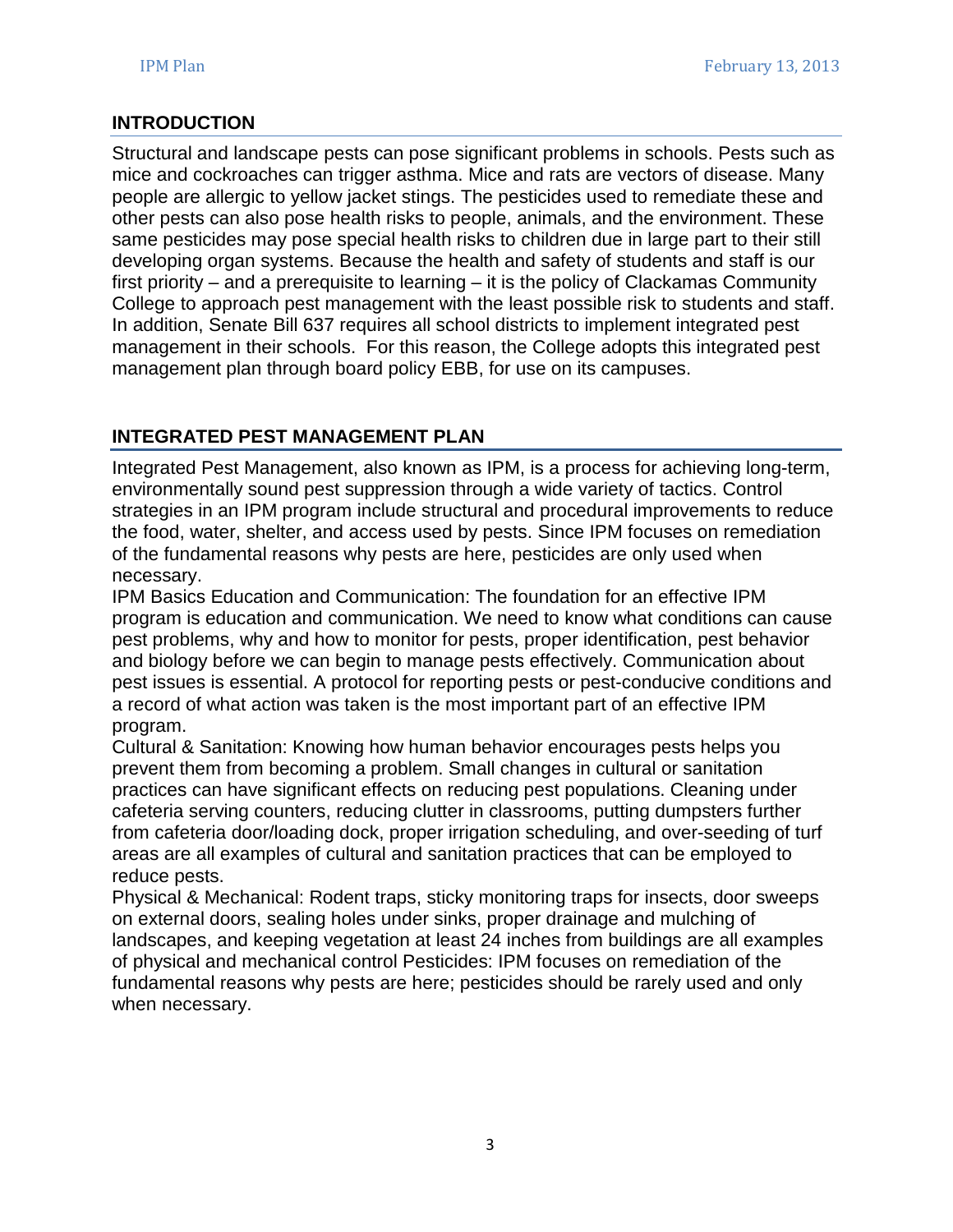## <span id="page-3-0"></span>**INTEGRATED PEST MANAGEMENT PLAN DEFINITION**

ORS 634.700 defines an Integrated Pest Management (IPM) plan as a proactive strategy that focuses on the long-term prevention or suppression of pest problems through economically sound measures that:

- Protect the health and safety of students, staff and faculty
- Protect the integrity of campus buildings and grounds
- Maintain a productive learning environment
- Protect local ecosystem health
- Focuses on the prevention of pest problems by working to reduce or eliminate conditions of property construction, operation and maintenance that promote or allow for the establishment, feeding, breeding and proliferation of pest populations or other conditions that are conducive to pests or that create harborage for pests
- Incorporates the use of sanitation, structural remediation or habitat manipulation or of mechanical, biological and chemical pest control measures that present a reduced risk or have a low impact and, for the purpose of mitigating a declared pest emergency, the application of pesticides that are not low-impact pesticides
- Includes regular monitoring and inspections to detect pests, pest damage and unsanctioned pesticide usage
- Evaluates the need for pest control by identifying acceptable pest population density levels
- Monitors and evaluates the effectiveness of pest control measures
- Excludes the application of pesticides on a routine schedule for purely preventive purposes, other than applications of pesticides designed to attract or be consumed by pests
- Excludes the application of pesticides for purely aesthetic purposes
- Includes school staff education about sanitation, monitoring and inspection and about pest control measures
- Gives preference to the use of nonchemical pest control measures
- Allows the use of low-impact pesticides if nonchemical pest control measures are ineffective
- Allows the application of a pesticide that is not a low-impact pesticide only to mitigate a declared pest emergency or if the application is by, or at the direction or order of, a public health official

The above definition is the basis for college campus IPM plan. This plan fleshes out the required strategy from ORS 634.700 – 634.750 for Clackamas Community College. Note: As mentioned above, ORS 634.700 allows for the routine application of pesticides designed to be consumed by pests. To avoid a proliferation of pests and/or unnecessary applications of pesticides, several steps must be taken before any "routine" applications are allowed:

1) Staff must be educated on sanitation, monitoring, and exclusion as the primary means to control the pest.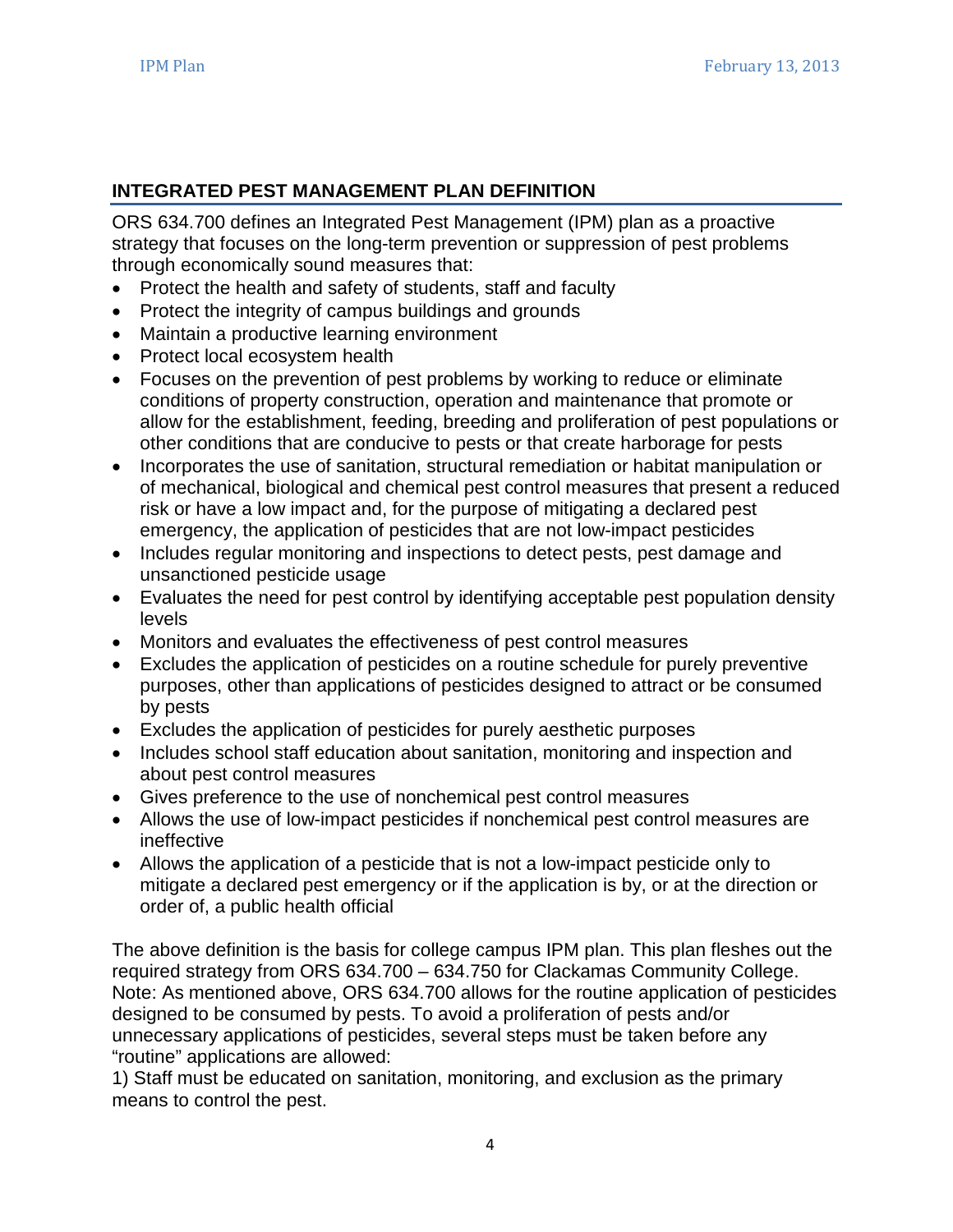2) An acceptable pest population density level must be established.

3) The use of sanitation, structural remediation or habitat manipulation or of mechanical or biological control methods must be incorporated into the management strategy of the pest.

4) Documentation that the above steps were ineffective.

5) The pesticide label must be read thoroughly to make sure the pesticide will be used in strict compliance with all label instructions.

# **IPM PLAN COORDINATOR**

Note: ORS 634.720 states that the Coordinator "must be an employee of the governed district, unit, school or entity, unless the IPM coordinator or designee delegates pest management duties to an independent contractor."

The Board of Education designates the Dean of Campus Services as the IPM Plan Coordinator, and is given the authority for overall implementation and evaluation of this plan. **The Coordinator is responsible for:**

- *Attending not less than six hours of IPM training each year* and shall include at least a general review of IPM principles and the requirements of ORS 634.700 – 634.750.
- *Conducting outreach to the campus community (custodians, maintenance, construction, grounds, staff, faculty, and cafeteria staff) regarding the school's IPM plan.*
- Providing training
- *Overseeing pest prevention efforts;*
- Working with custodians, staff, instructors, and maintenance to reduce clutter and food in the classrooms, and seal up pest entry points.
- *Assuring that the decision-making process for implementing IPM is followed;*
- Assessing and improve the pest monitoring/reporting/action protocol.
- *Assuring that all notification, posting, and record-keeping requirements are met*
- *Maintaining the approved pesticides list*
- *Responding to inquiries and complaints about compliance with the plan. (*Responses to inquiries and complaints will be in writing and kept on record with the Coordinator.)

# **RESPONSIBILITIES**

# *Custodial Services Responsibilities*

Custodial Services is responsible for the following:

1) Attending annual IPM training provided by the IPM Plan Coordinator (or designee).

2) Placing and checking sticky insect monitoring traps in break rooms, kitchens, and cafeteria as per the IPM Plan Coordinator's instructions.

3) Report counts & type of trapped pests to IMP Coordinator (or designee).

4) Assuring floor under serving counters is kept free of food and drink debris.

5) Sealing up small cracks or holes when reported by staff and instructors or noticed by custodian when this can be done in a short time (e.g. less than 15 minutes).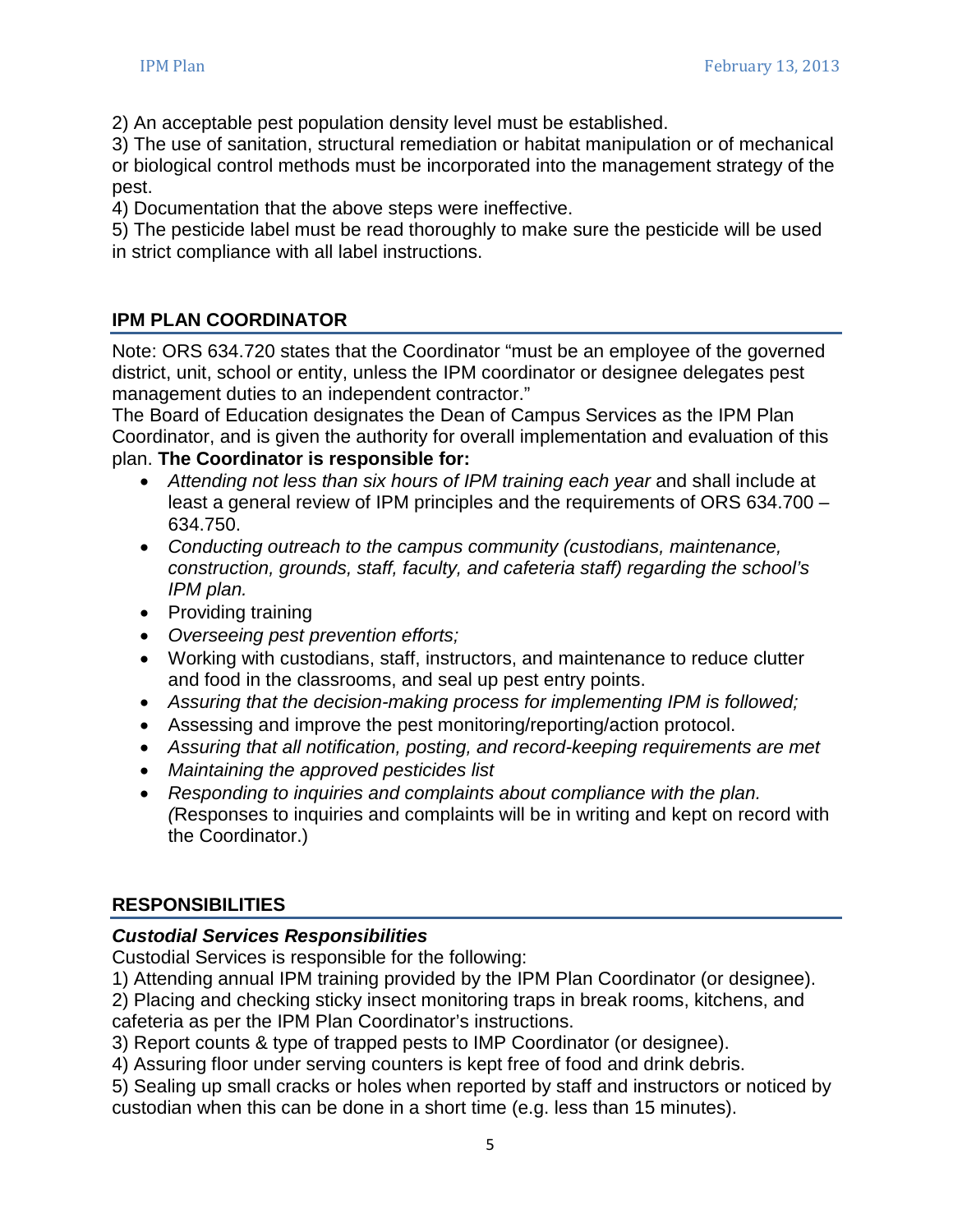6) Recording his/her pest management actions in the pest logs.

7) Reporting pest problems that he/she cannot resolve in less than 15 minutes to the IPM Plan Coordinator.

8) Reporting staff and instructors to the IPM Plan Coordinator who repeatedly refuse to reduce clutter and other pest-conducive conditions in their classrooms.

9) Reporting pest-conducive conditions to the IPM Plan Coordinator if the custodian cannot fix them in less than 15 minutes.

10) Confiscating any unapproved pesticides (such as aerosol spray cans) discovered during regular duties and delivering them to the IPM Plan Coordinator.

11) Following up on issues found in annual inspection report as instructed by the

## *Maintenance/Construction Responsibilities*

Facilities maintenance and construction staff are responsible for working with the IPM Plan Coordinator to ensure their daily tasks, projects and operations enhance effective pest management. This includes:

1) Receiving training from the IPM Plan Coordinator (or designee of the Coordinator) on the basic principles of IPM, sealing pest entry points, and sanitation during construction projects.

2) Continually monitoring for pest conducive conditions during daily work, and sealing small holes and cracks when noticed (if they can be sealed in a short period of time – e.g. 15 minutes).

3) Working with the Coordinator to develop a protocol and priority list with deadlines for sealing holes, installing external door sweeps, and other pest exclusion needs which cannot be done in a short period of time (e.g. 15 minutes).

4) Developing protocols and provisions for pest avoidance and prevention during construction and renovation projects. The IPM Plan Coordinator has the authority to halt construction projects if these protocols and provisions are not being met.

## *Grounds Department Responsibilities*

Grounds crews are responsible for:

1) Attending annual IPM training provided by the IPM Plan Coordinator (or designee).

2) Keeping vegetation (including tree branches and bushes) at least three feet from building surfaces.

3) Proper mulching in landscaped areas to reduce weeds.

4) When possible, adhere to proper fertilization, over-seeding, mowing height, edging, drainage, aeration, and irrigation scheduling in turf areas to reduce weed populations. 5) When the decision is made to apply a pesticide, following the outlined notification, posting, record-keeping and reporting protocols.

## *Cafeteria Staff Responsibilities*

Cafeteria staff are responsible for:

- 1) Attending annual IPM training provided by the IPM Plan Coordinator (or designee).
- 2) Assuring floor under serving counters is kept free of food and drink debris.
- 3) Promptly emptying and removing corrugated cardboard materials.
- 4) Keeping exterior cafeteria doors closed.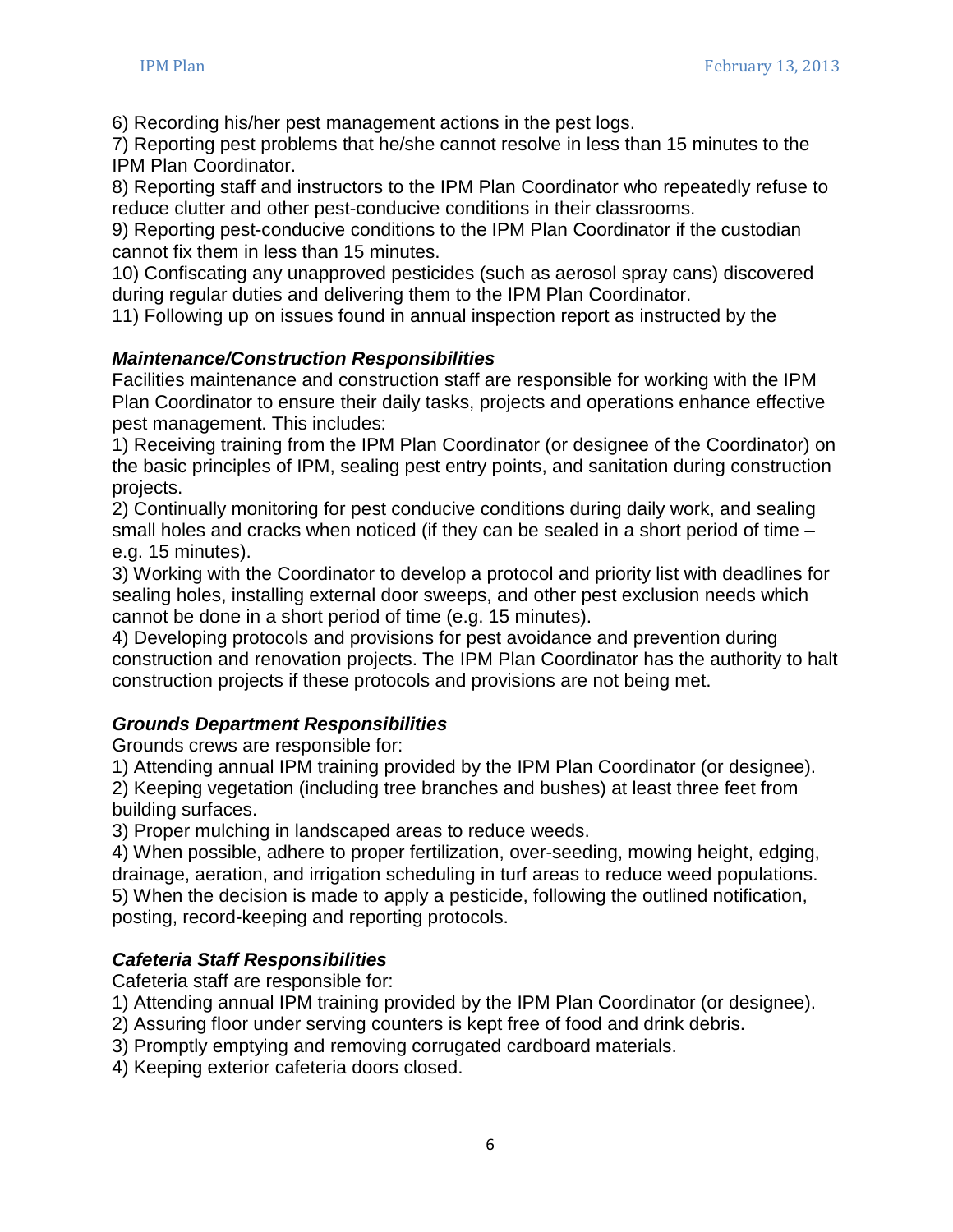5) Reporting pest-conducive conditions that require maintenance (e.g., leaky faucets, dumpster too near building, build-up of floor grease requiring spray washing, etc.) to proper staff either orally or using pest logs.

3) Participating in any inspections conducted by custodian or IPM Plan Coordinator.

4) Checking sticky trap monitors once per month for cockroaches or drain flies.

Immediately reporting these pests and any sightings of rodents or rodent droppings to custodian and marking them in pest log.

## *College Staff and Faculty Responsibilities*

Staff and Faculty are responsible for:

1) Attending annual basic IPM training provided by the IPM Plan Coordinator (or designee).

2) Keeping their classrooms and work areas free of clutter.

3) Making sure students clean up after themselves when food or drink is consumed in the classroom.

4) Reporting pests and pest-conducive conditions to campus services, either orally or via online work order requests.

5) Following first steps of protocol for ant management before notifying the custodian (clean up any food the ants are eating, kill visible ants, wipe down area where ants were with soapy water, notify custodian only if ants continue to be found after following these steps).

#### *President's Responsibilities*

The School President is responsible for:

1) Scheduling time for staff and instructors to receive annual training provided by the IPM Plan Coordinator (or designee).

2) Attending annual IPM training for staff and instructors.

3) Assuring that staff and instructors keep their rooms clean and free of clutter in accordance with the IPM Plan Coordinator's instructions.

4) Assuring that all faculty, administrators, staff, adult students and parents receive the annual notice (provided by the IPM Plan Coordinator) of potential pesticide products that could be used on school property

5) Working with the IPM Plan Coordinator to make sure all notifications of pesticide applications reach all faculty, administrators, staff, and students (via the method most likely to reach the intended recipients).

6) Assuring that all staff fulfills their role as outlined in the College's IPM plan.

## **MONITORING-REPORTING-ACTION PROTOCOL**

Monitoring is the most important requirement of ORS 634.700 – 634.750. It provides timely and accurate information used to make intelligent and effective pest management decisions. It can be defined as the regular and ongoing inspection of areas where pest problems do or might occur. Information gathered from these inspections is always documented. As much as possible, monitoring should be incorporated into the routine activities of school staff. Staff training on monitoring should include what to look for and how to report the information.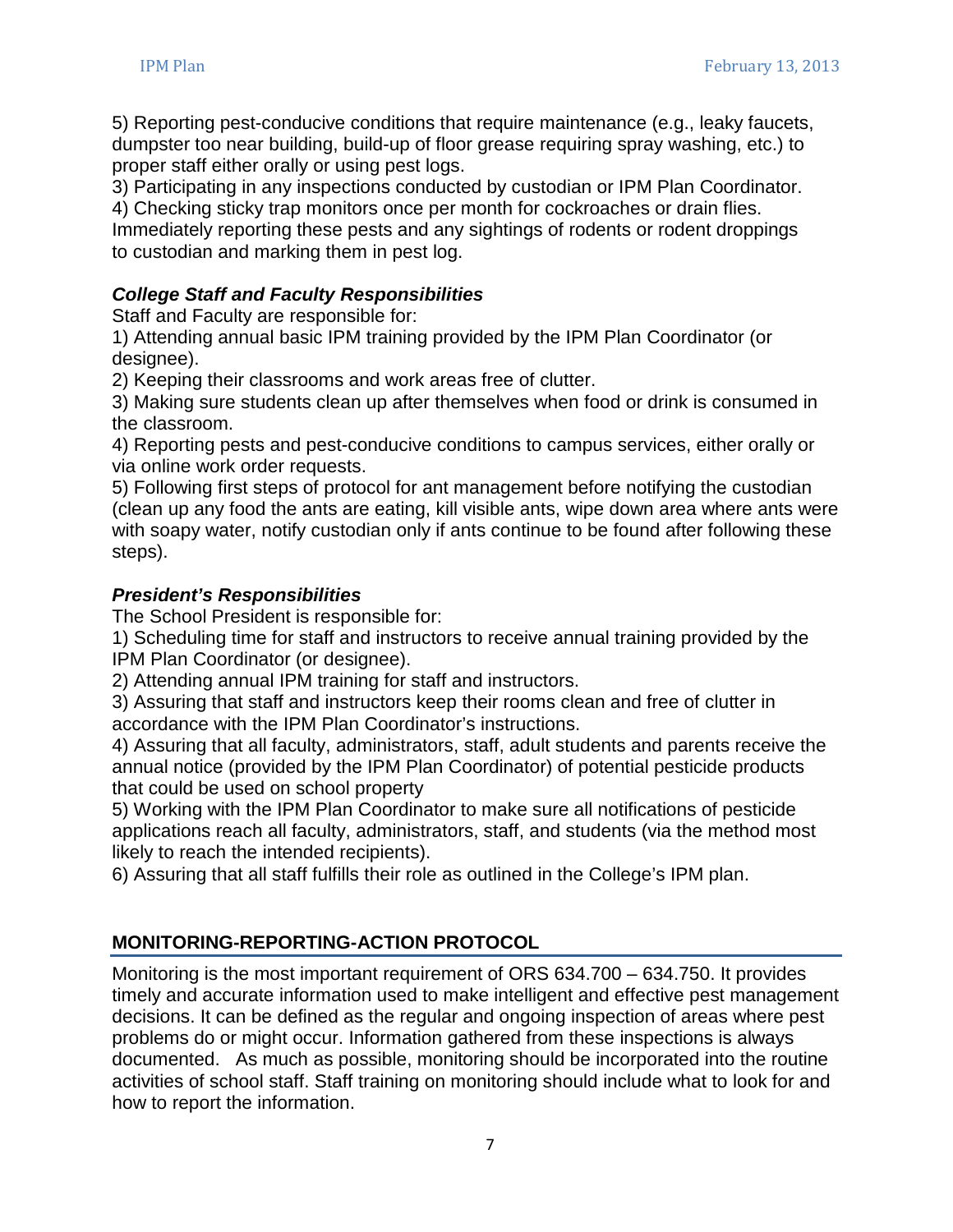#### *Three levels of monitoring*

- 1) Casual observing/looking with no record keeping
- 2) Casual observing/looking with written observations
- 3) Careful inspections with written observations

## *Levels 1 & 2 Monitoring (staff and faculty)*

All staff will be trained to improve their "casual observing/looking" to level 2, and to report any pests and pest-conducive conditions they observe. Staff will be expected to report pests or pest-conducive conditions they observe during the normal course of their daily work. Custodial, maintenance, and cafeteria staff are expected to set and/or check sticky monitoring traps as per the College's IPM plan.

## *Level 3 monitoring (Coordinator and campus services leads/managers)*

The IPM Plan Coordinator (or designee) will periodically conduct monitoring at level 3 with the custodial, grounds, and maintenance leads or managers of pest-conducive conditions inside and outside the building (structural deterioration, holes that allow pests to enter, conditions that provide pest harborage). Monitoring should include:

- The level of sanitation inside and out (waste disposal procedures, level of cleanliness inside and out, conditions that supply food and water to pests)
- The amount of pest damage and the number and location of pest signs (rodent droppings, termite shelter tubes, cockroaches caught in sticky traps, etc.)
- Human behaviors that affect the pests (working conditions that make it impossible to close doors or screens, food preparation procedures that provide food for pests, etc.)
- Their own management activities (caulking/sealing, cleaning, setting out traps, treating pests, etc.) and their effects on the pest population.
- The condition of the plants (vigor and appearance)
- The amount of plant damage
- Kind and abundance of pests (weeds, insects, mites, moles, etc.) as well as natural enemies (ladybugs, spiders, lacewing larvae, etc.)
- Weather conditions (record any unusually dry, hot, wet, or cold weather in the past few weeks)
- Proper drainage
- Human behaviors that affect the plants or pests (foot traffic that compacts the soil,
- Physical damage to plants caused by people,
- Management activities (pruning, fertilizing, mulching, aeration, treating pests, etc.) and their effects on the plants and the pest population.

## **Sticky monitoring traps for insects**

Sticky traps are neither a substitute for pesticides nor an alternative for reducing pest populations, but rather a diagnostic tool to aid in identifying a pest's presence. All staff will be made aware of the traps and their purpose so they don't disturb them. Custodians will be responsible for setting them out and checking them once per month and replacing them once every four months.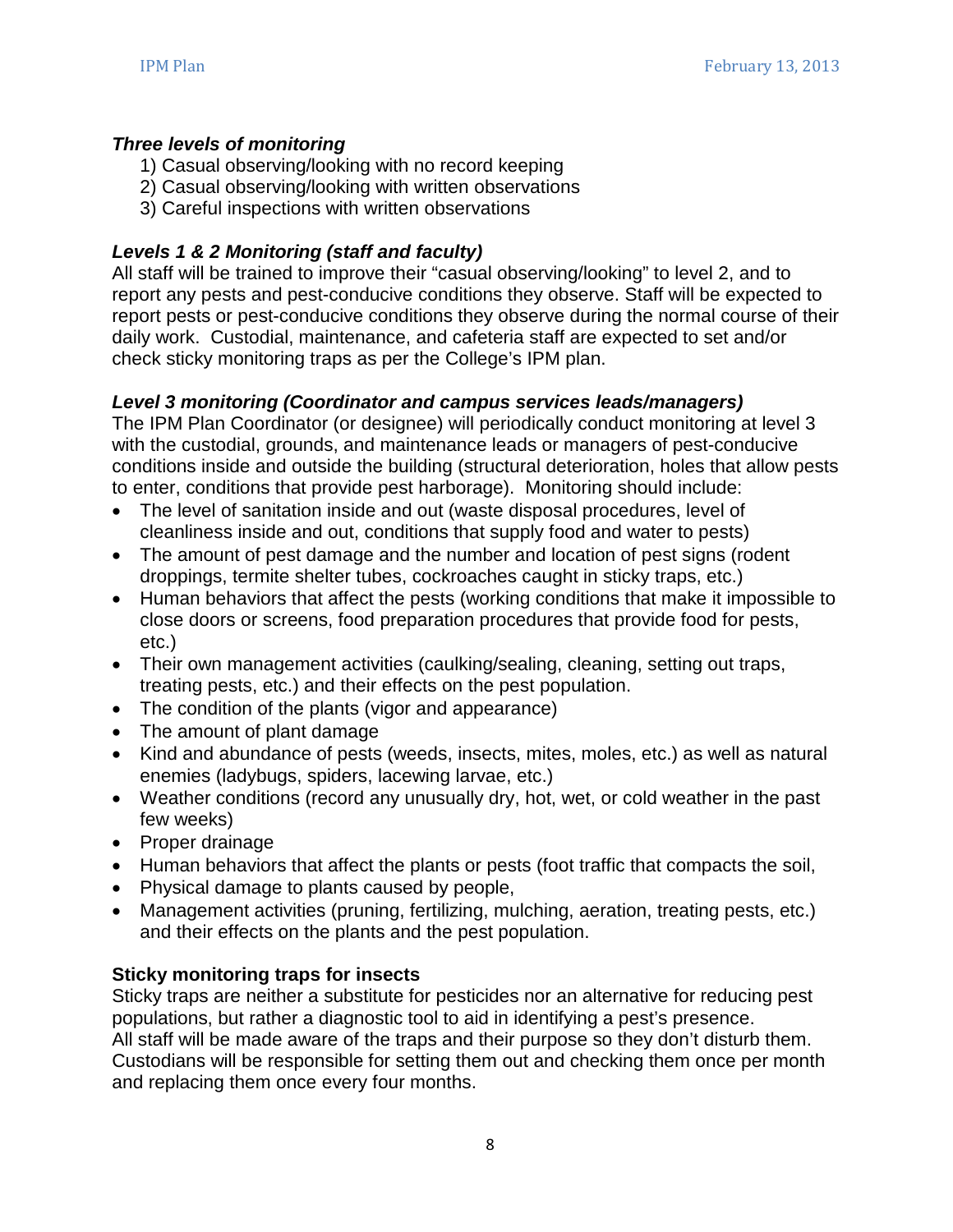Cafeteria staff will be responsible for weekly monitoring of those traps in the cafeteria to identify (cockroaches and drain flies).

Custodial staff will be responsible for checking traps placed in pre-determined "pestvulnerable areas" in the break rooms, kitchens, cafeteria, concession stands, classrooms with animals/plants, custodial closets/storage) on a monthly basis, and replacing them every four months. If custodial staff cannot interpret what they find in the monitors they will contact the IPM Plan Coordinator for assistance

#### **Reporting pests, signs of pests, and conducive conditions**

When staff or faculty observes pests or pest conducive conditions they should report the observation to campus services using the online FWO form or email.

## **Reporting "Pests of Concern"**

"A pest of concern" is a pest determined to be a public health risk or a significant nuisance pest. These include:

- cockroaches (disease vectors, asthma triggers)
- mice & rats (disease vectors, asthma triggers)
- yellow jackets (sting can cause anaphylactic shock)
- nutria
- raccoons
- cats
- dogs
- opossums
- skunks
- bed bugs

When pests of concern (or their droppings, nests, etc.) are observed, staff should immediately contact campus services to inform the IPM Plan Coordinator.

#### **Acceptable Thresholds (pest population density levels)**

A threshold is the number of pests that can be tolerated before taking action. The acceptable threshold for cockroaches, mice, rats, raccoons, cats, dogs, opossums, skunks, and nutria is zero. Acceptable thresholds for other pests will be determined by the IPM Plan Coordinator.

#### **Inspections**

#### *Routine Inspections*

The IPM Plan Coordinator will conduct routine inspections of campus facilities throughout the year. Custodial, Maintenance, and Grounds managers/leads are required to accompany the Coordinator during the inspections. The inspections will focus on compliance with this plan and an inspection of the cafeteria, break rooms, and any other places of concern. Inspection documents will be retained within the IPM Coordinator's space.

#### *Annual Inspections*

The IPM Plan Coordinator will conduct annual inspections at individual campuses, maintenance, grounds, and custodial staff are required to assist the Coordinator with the annual inspection. The annual inspections will be more thorough than the routine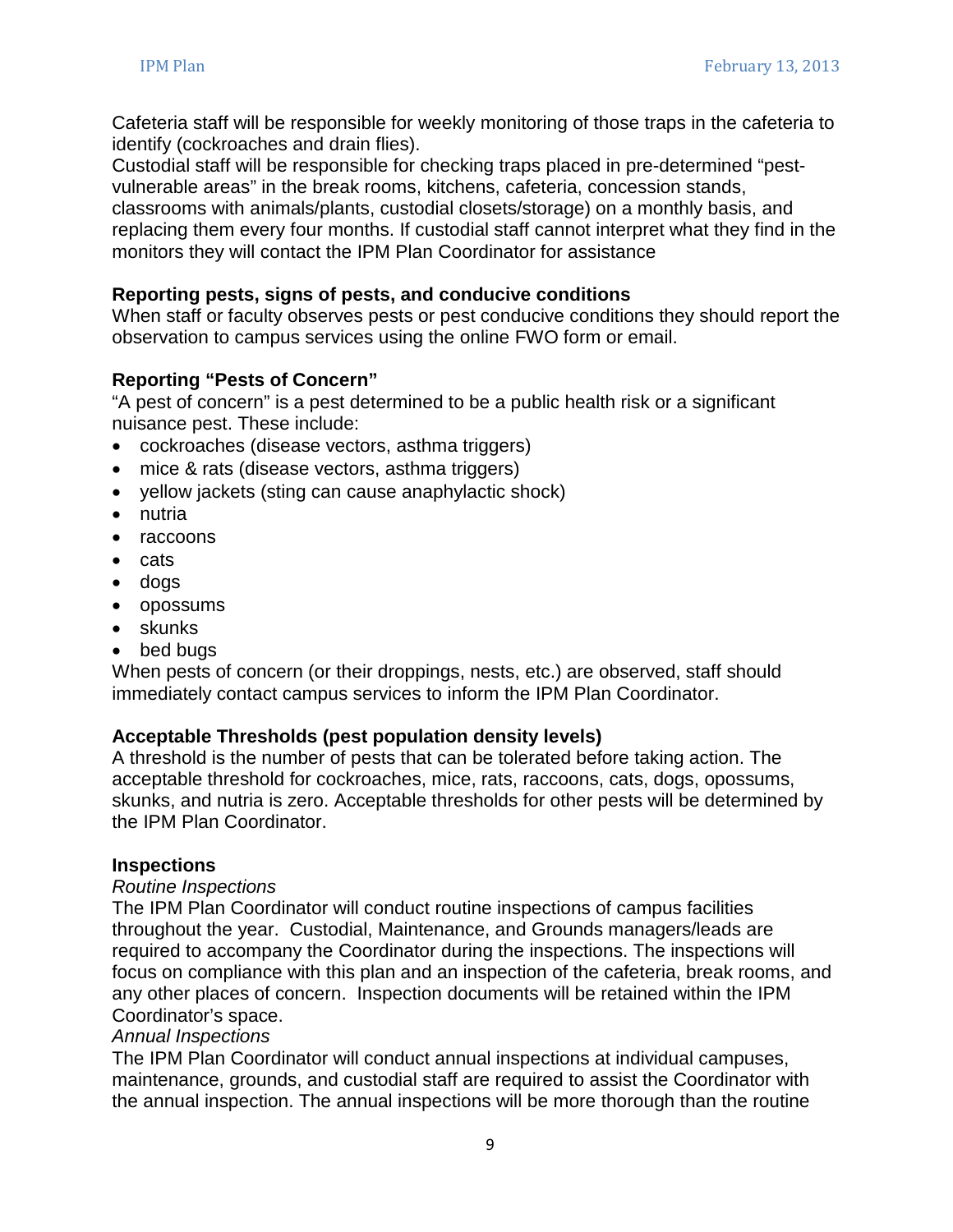inspections, and will use the Annual IPM Inspection Form (see Appendix 2) to guide the inspections. The specific facilities to be inspected will be determined by the IPM Plan Coordinator based on a review of the annual number of pest problems and pesticide applications reported.

#### **Pest Emergencies**

IMPORTANT: If a pest emergency is declared, the area must be evacuated and cordoned off before taking any other steps. When the IPM Plan Coordinator, after consultation with school faculty and administration, determines that the presence of a pest or pests immediately threatens the health or safety of students, staff, faculty members or members of the public using the campus, or the structural integrity of campus facilities, he or she may declare a pest emergency. Examples include (but are not limited to) yellow jackets swarming in areas frequented by students, a nutria in an area frequented by students, or more than half a dozen mice or rats running through occupied areas of a school building.

#### **Structural Action**

Any items (such as sealing up holes) that maintenance/construction staff or custodial staff observe (or see on Pest Logs) that they can resolve in less than 15 minutes should be taken care of and this follow up action should be noted in the Pest Log. Custodial staff will review Pest Logs twice per week. Any items he/she cannot resolve in less than 15 minutes should be marked in order of priority. Pest Logs will be provided to the IPM Plan Coordinator once per week. The Coordinator will determine further actions to be taken and when. If the actions needed are not something the Coordinator can accomplish alone or with minimal assistance, the Coordinator will meet with maintenance/construction and/or the Pest Management Professional (PMP) to develop a protocol and priority list with deadlines for sealing holes, installing external door sweeps, and other pest exclusion or pest management needs. The Coordinator will then generate a work order with a proposed deadline for completion based on the severity of the risk or nuisance.

The Coordinator will monitor the completion of the work order. If the work is not completed by the proposed deadline, the Coordinator will write a follow-up e-mail to maintenance/construction and/or the Pest Management Professional (PMP). Upon completion of the work, the Coordinator and the maintenance manager/lead or custodial manager will be notified.

#### <span id="page-9-0"></span>**REQUIRED TRAINING/EDUCATION**

ORS 634.700 (3) (i) requires staff education "about sanitation, monitoring and inspection and about pest control measures". All staff should have at least a general review of IPM principles and strategy as outlined in this plan.

#### **A. IPM Plan Coordinator Training**

ORS 634.720 (2) requires that the IPM Plan Coordinator "shall complete not less than six hours of training each year. The training shall include at least a general review of IPM principles and the requirements of ORS 634.700 to 634.750."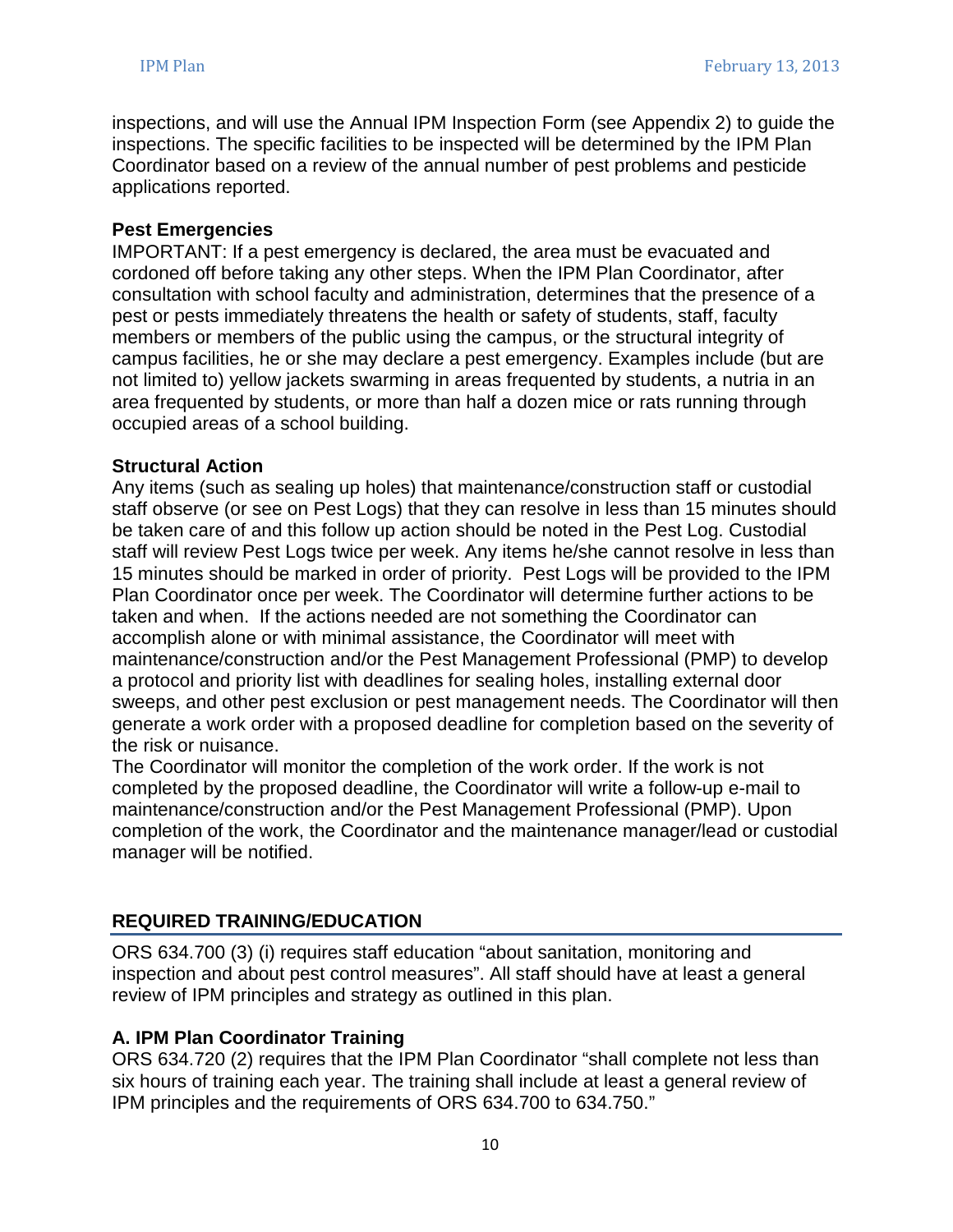Content should include health and economic issues associated with pests in schools, exclusion practices, pest identification and biology for common pests, common challenges with monitoring-reporting-action protocols, proper use of sticky monitoring traps for insects, and hands-on training on proper inspection techniques. Contact the OSU School IPM Program for information an OSU-approved training courses.

#### **B. Training for Custodial Staff**

The IPM Plan Coordinator (or a designee of the Coordinator) will train custodial staff at least annually on sanitation, monitoring, inspection, and reporting, and their responsibilities.

#### **C. Training for Maintenance and Construction Staff**

The IPM Plan Coordinator (or a designee of the Coordinator) will train maintenance staff at least annually on identifying pest conducive conditions and mechanical control methods (such as door sweeps on external doors and sealing holes under sinks), and their responsibilities.

#### **D. Training for Grounds Staff**

The IPM Coordinator (or designee) will train grounds staff at least once per year. Each year before the training, the head of grounds staff will meet with the IPM Plan Coordinator will review the annual report of pesticide applications and plan training for all grounds staff. The annual training will review this IPM Plan (especially grounds department responsibilities. Grounds staff will also be trained in basic monitoring for common pests on grounds.

#### **E. Training for Cafeteria Staff**

The IPM Plan Coordinator (or a designee of the Coordinator) will train cafeteria staff at least once per year on the basic principles of IPM and their responsibilities.

#### **F. Training for Staff and Faculty**

The IPM Plan Coordinator (or a designee of the Coordinator) will arrange to train staff and faculty at least once per year on the basic principles of IPM and their responsibilities as outlined in this plan.

#### <span id="page-10-0"></span>**PESTICIDE APPLICATIONS-NOTIFICATIONS-POSTING AND RECORD KEEPING**

Any pesticide application (this includes weed control products, ant baits, and all professional and over-the-counter products) on school property must be made by a licensed commercial or public pesticide applicator. At the beginning of each school year, all faculty, administrators, staff, adult students and parents will be given a list of potential pesticide products that could be used in the event that other pest management measures are ineffective. They will also be informed of the procedures for notification and posting of individual applications, including those for pest emergencies. This information will be provided to all the above via e-mail as well as hard copy.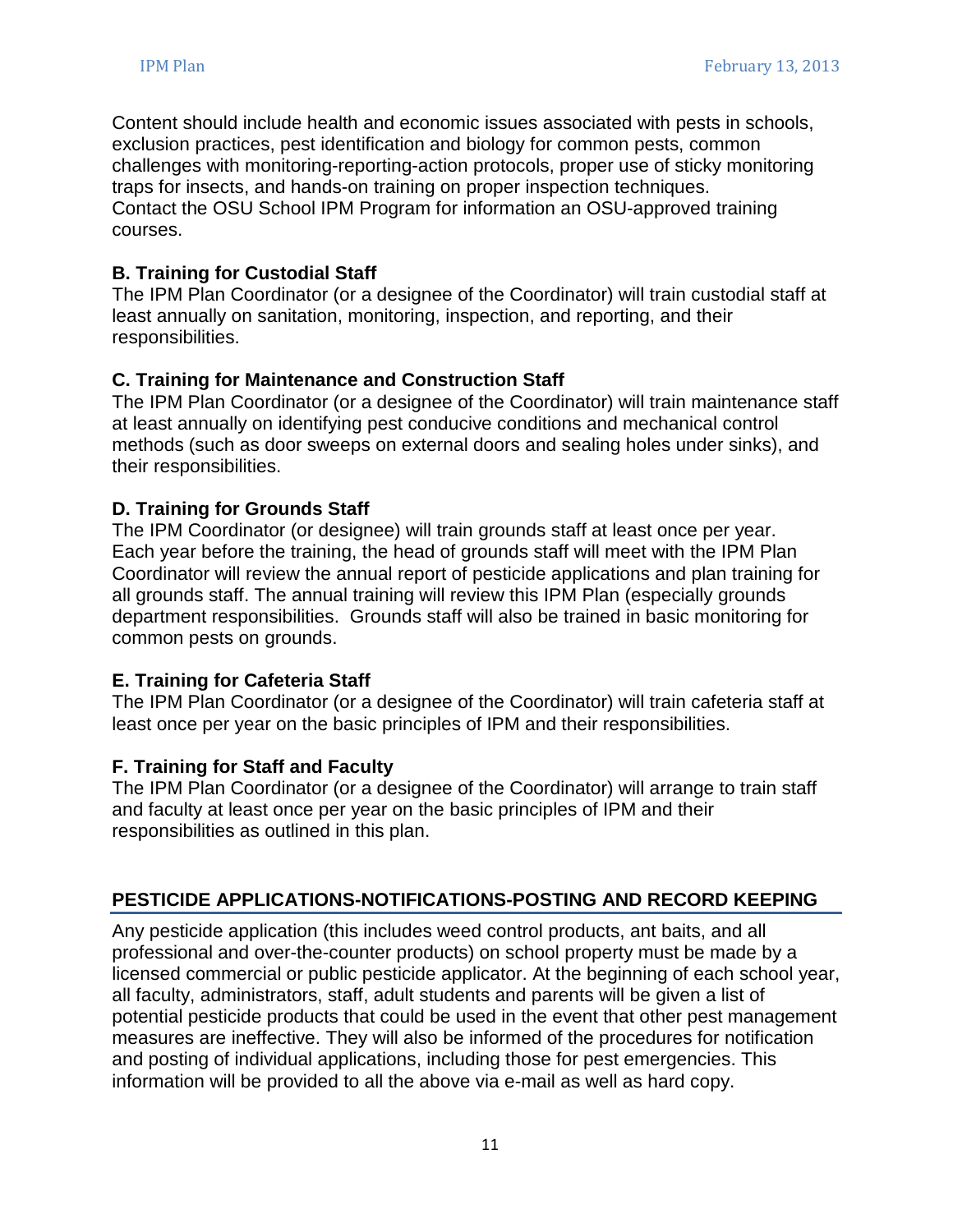#### *Notification and Posting for Non-emergencies*

When prevention or management of pests through other measures proves to be ineffective, the use of a low-risk pesticide is permissible. Documentation of these measures is a pre-requisite to the approval of any application of a low-risk pesticide. This documentation will remain on file with the IPM Plan Coordinator.

The IPM Plan Coordinator (or a designee of the Coordinator) will give written notice of a proposed pesticide application (via the method most likely to reach the intended recipients at least 24 hours before the application occurs.

The notice must identify the name, trademark or type of pesticide product, the EPA registration number of the product, the expected area of the application, the expected date of application and the reason for the application.

The IPM Plan Coordinator, or a designee, shall place warning signs around pesticide application areas beginning no later than 24 hours before the application occurs and ending no earlier than 72 hours after the application occurs.

A warning sign must bear the words "Warning: pesticide-treated area", and give the expected or actual date and time for the application, the expected or reentry time (specified on product label), and provide the telephone number of a contact person (the person who is to make the application and/or the IPM Plan Coordinator).

#### *Notification and Posting for Emergencies*

Important Notes:

1) The IPM Plan Coordinator may not declare the existence of a pest emergency until after consultation with administration.

2) If a pesticide is applied at a campus due to a pest emergency, the IPM Plan Coordinator shall review the IPM plan to determine whether modification of the plan might prevent future pest emergencies.

3) If a pest emergency is declared, the area must be evacuated and cordoned off before taking any other steps. If a pest emergency makes it impracticable to give a pesticide application notice no later than 24 hours before the pesticide application occurs, the IPM Plan Coordinator shall send the notice no later than 24 hours after the application occurs.

The IPM Plan Coordinator or designee shall place notification signs around the area as soon as practicable but no later than at the time the application occurs.

Note: ORS 634.700 also allows the application of a non-low-impact pesticide "by, or at the direction or order of, a public health official". If this occurs, every effort must be made to comply with notification and posting requirements above.

## *Record Keeping of Pesticide Applications*

The IPM Plan Coordinator or designee shall keep a copy of the following pesticide product information on file in the office of the IPM Plan Coordinator:

- A copy of the label
- A copy of the MSDS
- The brand name and EPA registration number of the product
- Approximate amount and concentration of product applied
- Location of the application
- Pest condition that prompted the application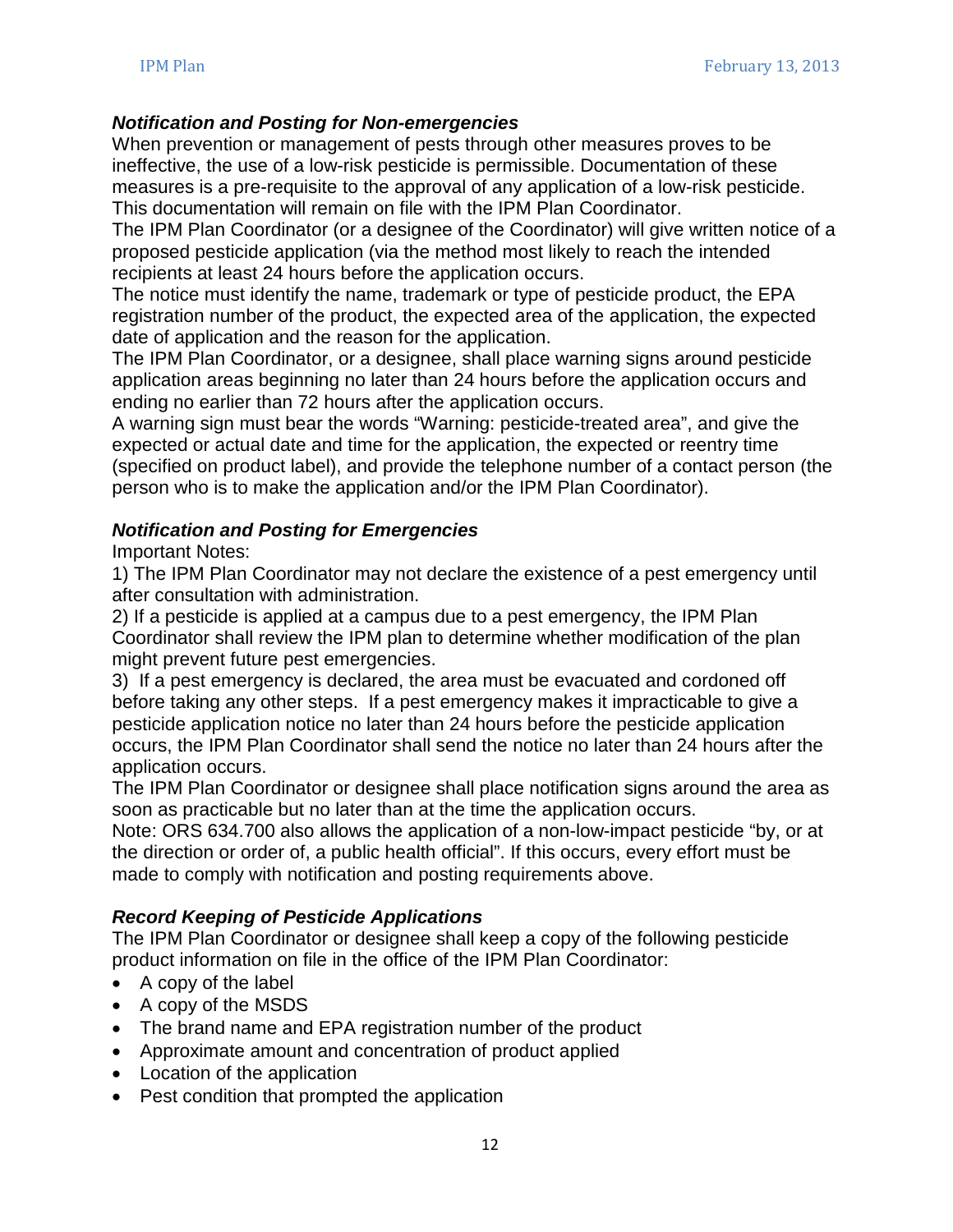- Type of application and whether the application proved effective
- Pesticide applicator's license numbers and pesticide trainee or certificate numbers of the person applying the pesticide
- Name(s) of the person(s) applying the pesticide
- Dates on which notices of the application were given
- Dates and times for the placement and removal of warning signs
- Copies of all required notices given, including the dates the IPM Plan Coordinator gave the notices

The above records must be kept on file in the office of the IPM Plan Coordinator, for at least four years following the application date.

# **APPROVED LIST OF LOW-IMPACT PESTICIDES**

Note: All pesticides used must be used in strict accordance with label instructions. According to ORS 634.705 (5), the IPM plan shall include a list of low-impact pesticides for use with their integrated pest management plan. The approved list of pesticides may include any product on the list except products that:

(a) Contain a pesticide product or active ingredient that has the signal words "warning" or "danger" on the label;

(b) Contain a pesticide product classified as a human carcinogen or probable human carcinogen under the United States Environmental Protection Agency 1986 Guidelines for Carcinogen Risk Assessment; or

(c) Contain a pesticide product classified as carcinogenic to humans or likely to be carcinogenic to humans under the United States Environmental Protection Agency 2003 Draft Final Guidelines for Carcinogen Risk Assessment.

As a part of pesticide registration under the Federal Insecticide Fungicide and Rodenticide Act (FIFRA) and re-registration required by the Food Quality Protection Act (FQPA), EPA Office of Pesticide Programs (OPP) classifies pesticide active ingredients (a.i.) with regards to their potential to cause cancer in humans. Depending on when a pesticide active ingredient was last evaluated the classification system used may differ as described above.

<span id="page-12-0"></span>The National Pesticide Information Center (http://npic.orst.edu/) can be contacted at 1.800.858.7378 or npic@ace.orst.edu for assistance in determining a pesticide a.i. cancer classification.